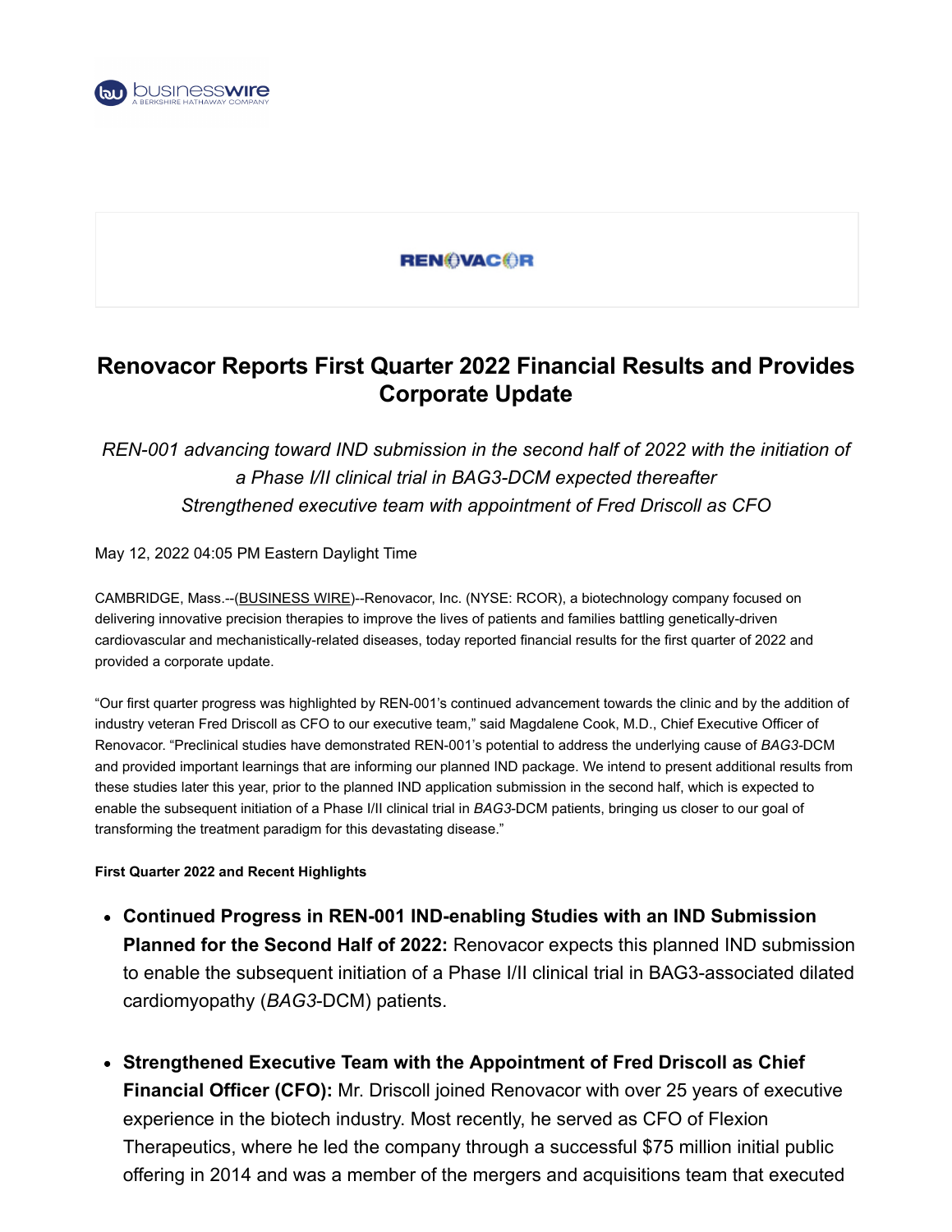the 2021 sale of the company to Pacira BioSciences for up to \$1 billion in enterprise value.

**Opened New Company Headquarters in Cambridge, Massachusetts**: New space supports company's growth and provides access to strong regional talent pool.

#### **First Quarter 2022 Financial Results**

Net income for the three months ended March 31, 2022 was \$6.6 million, compared to net loss of \$1.7 million for the same period in 2021. Excluding non-cash gains totaling \$15.4 million for the three months ended March 31, 2022 related to the change in fair value of our warrant and share earnout liabilities, net loss was \$8.8 million, or \$0.51 per basic and diluted share, compared to a net loss of \$0.27 per basic and diluted share for the same period in 2021.

Research and development expenses were \$5.9 million for the three months ended March 31, 2022, compared to \$1.2 million for the same period in 2021.

General and administrative expenses were \$2.9 million for the three months ended March 31, 2022, compared to \$0.5 million for the same period in 2021.

Cash and cash equivalents as of March 31, 2022, totaled \$70.1 million which, based on current projections, Renovacor believes will be sufficient to fund its operating expenses and capital expenditures requirements into the second half of 2023.

#### **About Renovacor**

Renovacor is a biotechnology company focused on delivering innovative precision therapies to improve the lives of patients and families battling genetically-driven cardiovascular and mechanistically-related diseases. The company's lead program in BAG3-associated dilated cardiomyopathy (DCM) uses gene transfer technology to address the monogenic cause of this severe form of heart failure. Renovacor's vision is to bring life-changing therapies to patients living with serious genetic cardiovascular and related diseases, by developing medicines that target the underlying cause of disease and provide a transformative benefit and significant improvement to quality of life.

#### **Forward-Looking Statements**

This press release contains certain forward-looking statements within the meaning of the "safe harbor" provisions of the United States Private Securities Litigation Reform Act of 1995, as amended, including statements regarding the anticipated development of Renovacor's product candidates, clinical development timelines and financial outlook. These forwardlooking statements generally are identified by the words "believe," "project," "expect," "anticipate," "estimate," "intend," "strategy," "future," "opportunity," "plan," "may," "should," "will," "would," "will be," "will continue," "will likely result," and similar expressions. These forward-looking statements are based upon current estimates and assumptions of the Company and its management and are subject to a number of risks, uncertainties and important factors that may cause actual events or results to differ materially from those expressed or implied by any forward-looking statements contained in this presentation. Factors that may cause actual results to differ materially from current expectations include, but are not limited to: competition, the ability of the company to grow and manage growth, maintain relationships with customers and suppliers and retain its management and key employees; the Company's ability to successfully advance its current and future product candidates through development activities, preclinical studies and clinical trials and costs related thereto; the timing, scope and likelihood of regulatory filings and approvals, including final regulatory approval of our product candidates; changes in applicable laws or regulations; the possibility that the Company may be adversely affected by other economic, business or competitive factors; the Company's estimates of expenses and profitability; the evolution of the markets in which the Company competes; the ability of the Company to implement its strategic initiatives and continue to innovate its existing products; the ability of the Company to defend its intellectual property; the impact of the COVID-19 pandemic on the Company's business, supply chain and labor force; and the risks and uncertainties described in the "Risk Factors" section of the Company's annual and quarterly and reports filed the Securities Exchange Commission. These filings identify and address important risks and uncertainties that could cause actual events and results to differ materially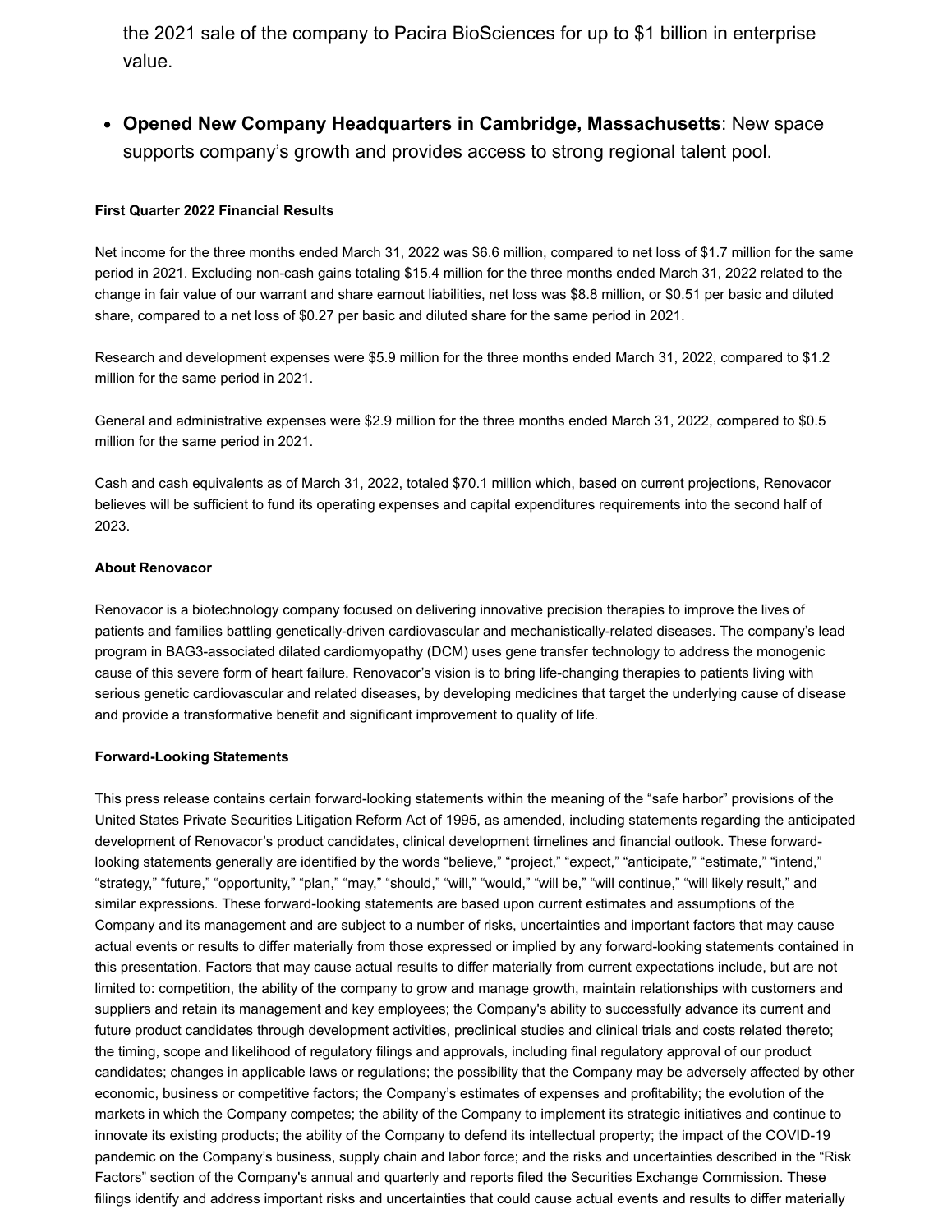from those contained in the forward-looking statements. Forward-looking statements speak only as of the date they are made. Readers are cautioned not to put undue reliance on forward-looking statements, and Renovacor assumes no obligation and does not intend to update or revise these forward-looking statements, whether as a result of new information, future events, or otherwise. Renovacor gives no assurance that it will achieve its expectations.

#### **Renovacor, Inc.**

## **Condensed Consolidated Statements of Operations**

### **(In thousands, except share and per share data)**

|                                                  | <b>Three Months Ended</b> |    |           |  |  |
|--------------------------------------------------|---------------------------|----|-----------|--|--|
|                                                  | March 31,                 |    |           |  |  |
|                                                  | 2022                      |    | 2021      |  |  |
| Operating expenses:                              |                           |    |           |  |  |
| Research and development                         | \$<br>5,930               | \$ | 1,155     |  |  |
| General and administrative                       | 2,925                     |    | 526       |  |  |
| Loss from operations                             | (8, 855)                  |    | (1,681)   |  |  |
| Other income (expense):                          |                           |    |           |  |  |
| Change in fair value of warrant liability        | 7,280                     |    |           |  |  |
| Change in fair value of share earnout liability  | 8,166                     |    |           |  |  |
| Other income (expense), net                      | 3                         |    |           |  |  |
| Net income (loss)                                | \$<br>6,594               | \$ | (1,681)   |  |  |
| Net income (loss) per share                      |                           |    |           |  |  |
| — Basic                                          | \$<br>0.37                | \$ | (0.27)    |  |  |
| $-$ Diluted                                      | \$<br>0.36                | \$ | (0.27)    |  |  |
| Weighted-average number of common shares used in |                           |    |           |  |  |
| computing net income (loss) per share            |                           |    |           |  |  |
| — Basic                                          | 17,471,266                |    | 6,274,566 |  |  |
| - Diluted                                        | 17,628,835                |    | 6,274,566 |  |  |